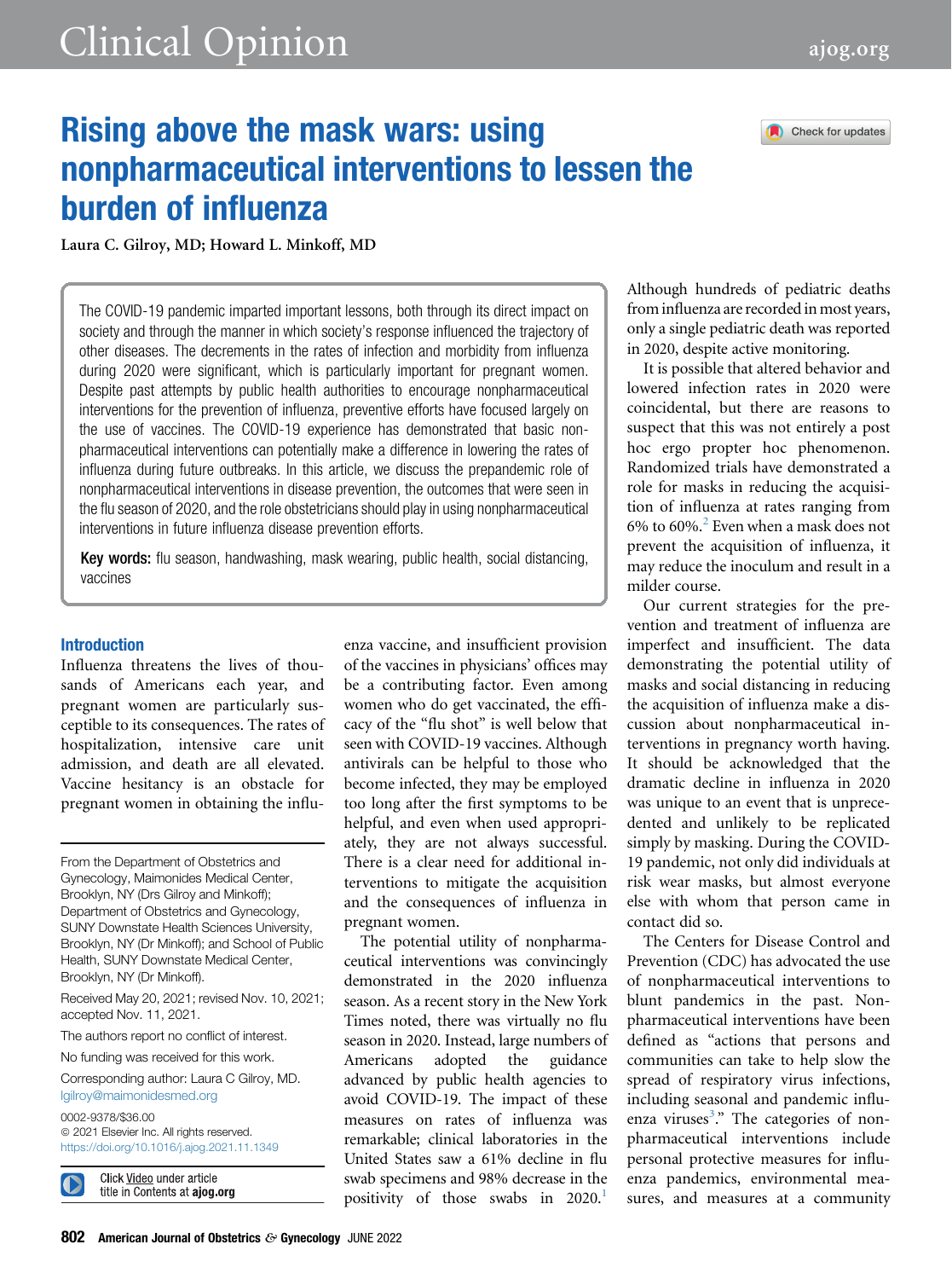level. However, they have not focused particularly on pregnant women, and the degree to which physicians have been champions of this approach is unclear.

The American College of Obstetricians and Gynecologists has been an unflagging champion of activities that mitigate the harms of influenza in pregnancy. The College has traditionally focused on the steps practitioners may take to increase vaccination rates, developed algorithms for the treatment of influenza-like illnesses, and has disseminated information about antivirals. However, the College has not promoted the use of nonpharmaceutical interventions as actively. $4$  To be fair, the protocols promulgated by the CDC have not been particularly user-friendly. They depend on a variety of triggers to decide which steps to take and have neither been widely adopted by obstetricians nor achieved mainstream acceptance. In the wake of the nation's experience with COVID-19 and with nonpharmaceutical interventions during the pandemic, it is reasonable to hope that uptake in the future may be facilitated by the involvement of the population with these techniques in the immediate past.

There is no doubt that an even greater societal benefit, vis-à-vis reductions in respiratory infections, would be obtained if the shutdowns that marked 2020 were implemented annually during the influenza season. However, the tremendous societal and economic cost of that approach would make it virtually impossible. Yet, voluntary programs could have salutary benefits for many vulnerable segments of society. For example, it is reasonable to suggest the continued masking of all the visitors at nursing homes and hospitals during the influenza season. Currently, masks are provided freely to anyone in need within these spaces and in municipal areas where masking is mandated, such as subways or buses. It is worth noting, however, that these customs are temporary, and the cost of mask wearing may one day be borne by individuals. Although we should normalize staying at home when having symptoms of influenza-like illness and masking when going out if symptomatic, the costs should be considered, and ways to allow indigent women to benefit from these interventions should be developed. These minor changes, if broadly adopted, might help to mitigate the rates of disease overall and the consequences for those most at risk in particular. As discussed above, pregnant women fall into the latter category.

From a number needed to treat perspective, one might consider personal protective measures such as masking highly inefficient. Even in the years of the influenza pandemic, the number of maternal deaths because of influenza is <100, leading to a number needed to treat in the range of tens of thousands. However, the number needed to treat has never been an appropriate metric for judging hygiene measures. That number has never been calculated for obvious reasons; the interventions are benign and the potential consequences of not intervening are serious. Further, when faced with an outbreak of pandemic influenza, there is evidence to suggest that most people willingly cooperate with public health recommendations on the use of nonpharmaceutical interventions.

So what do we suggest as standards for obstetricians? In the first instance, they must be aware of the extent of influenza outbreaks in their communities; the CDC and local departments of public health can provide guidance. Obstetricians should counsel their patients about the appropriate steps to mitigate risks as part of standard care during yearly influenza seasons. They should routinely recommend the influenza vaccine for all of their patients and provide guidance regarding the use of antivirals for treatment and postexposure prophylaxis. When the community spread of influenza is high, obstetricians should discuss the risks and benefits of avoiding crowds, allowing them to consider the economic burden on the one hand and any particular comorbidity on the other. They should be informed about the option of masking. It is also important that providers and governing bodies maintain uniform guidelines and consistent

patient advice with regard to the modes of transmission and the individual risk for influenza. In doing so, it will be easier to foster a sense of trust in the general population and avoid the level of panic seen at the onset of the current pandemic. The CDC has recommended masking for people who are ill during the influenza season even before the COVID-19 pandemic. $5$  They were more reticent to recommend masking for prevention, noting in the past that, "little evidence supports the use of face masks by well persons in community settings." They did note, however, that, "during a severe pandemic, pregnant women and other persons at high risk for influenza complications might use face masks if unable to avoid crowded settings<sup>[3](#page-2-2)</sup>" Since the time of that writing, the COVID-19 pandemic taught several painful public health lessons, making it reasonable to move from "might use" to "should use," particularly if the woman has frequent contact with the public. The CDC has also suggested that to increase social distancing, it would be reasonable to offer telecommuting and replace inperson meetings with virtual. Again, the COVID-19 pandemic demonstrated the acceptability of that approach for both employees and businesses. All members of the healthcare team should be reminded about respiratory etiquette and hand hygiene, and pregnant women should utilize frequent environmental surface cleaning measures. However, we acknowledge that there exist a large number of workers who are unable to work remotely, and the ability to implement nonpharmaceutical interventions is a luxury that many essential workers cannot afford.

Obstetricians play an essential role in public health, because they have contact with a population that can suffer disproportionately from infections that are more benign within the general population. Increasing demands on obstetricians make the dissemination of public health information a challenge. It is imperative that we promote discourse regarding infection prevention and common-sense information about risk. We can use patient interactions to educate our patients about how